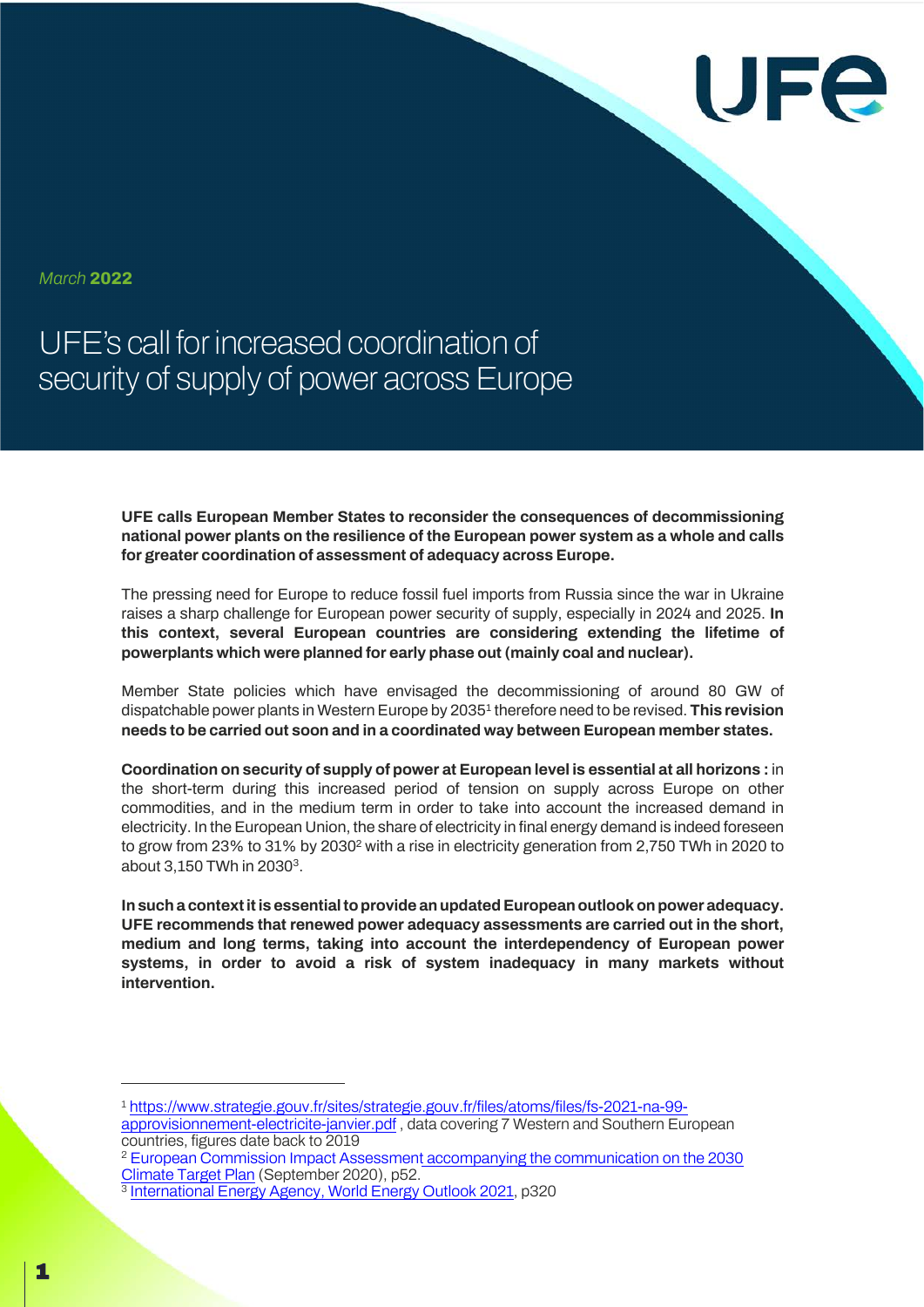

## **Ensuring a robust ERAA 2022 assessment in line with the new context**

To this effect, **UFE welcomes the launch of the ERAA 2022 exercise (European Resource Adequacy Assessment) by ENTSO-E on March 9th and its call for evidence on preliminary input data<sup>4</sup>.** This European assessment aims at carrying out the second ERAA exercise by the end of 2022.

UFE recalls its position paper<sup>5</sup> highlighting different aspects to improve regarding the forecoming ERAA assessment :

- ensuring that the Economic Viability Assessment (EVA)is properly elaborated in the methodology, implemented in the ERAA modelling framework and used in the scenarios and sensitivities. EVA should transition from a single-year to a multi-year assessment with trajectory needs to be provided, as it is taken into account for investment decisions ;
- reestimating investment risk linked to uncertainties, volatility and more generally complexity of asset management (operations, decommissioning, mothballing, investments) ;
- including higher carbon price levels than those previously used  $(40 \in / tCO2)$  in the main case and 60€/tCO2 in an alternative scenario) given currently EUA prices ;
- **defining sufficient alignment and comparability with national TSOs input data and assumptions, and ensuring their effectiveness.**

ACER's decision to not approve the ERAA 2021 in February 2022 $<sup>6</sup>$  also provided several</sup> recommendations concerning the scenarios, methodology and the assumptions of the assessment as well as the need for ERAA to reflect EU's Fit for 55 proposals (and in particular the untapped load flexibility potentials) **and the need for extensive stakeholder engagement.**

## **Need for reinforced cooperation regarding security of supply of power across Europe**

**UFE believes that there is a reinforced need to cooperate on resource adequacy concerns across Europe** and the ability of the system to balance power injections and power withdrawals in the renewed context, **and to establish updated adequacy assessments from 2022 to 2035, with a particular focus on 2024 and 2025**.

**More widely, regular adjustments on regional resource adequacy may become structural in the decades to come, with a regular need for Member States to anticipate investments in energy capacities in their countries in line with the 2050 carbon neutral objectives**. In particular, the French government announced a new nuclear and renewable energy programme in February 20227.

**UFE welcomes regional initiatives, such as the Pentalateral Energy Forum (PLEF) initiative on Resource Adequacy Assessment (PLEF RAA) which groups national regulators, energy ministries and market participants of seven countries in Central Western Europe and aims at gathering further data and improved methodology on power resource adequacy assessment.** 

- <sup>5</sup> https://ufe-electricite.fr/ufe-entso-e-evaluation-europeenne-adequation-ressources-eraa-2021/ 6
- https://extranet.acer.europa.eu//Official\_documents/Acts\_of\_the\_Agency/Individual%20decisions/ ACER%20Decision%2002-2022%20on%20ERAA%202021.pdf
- <sup>7</sup> https://www.elysee.fr/emmanuel-macron/2022/02/10/reprendre-en-main-notre-destinenergetique Claim back our energy future

<sup>4</sup> https://consultations.entsoe.eu/entso-e-general/eraa2022-call-for-evidence-preliminary-datainputs/, consultation closing on April 5<sup>th</sup> 2022.